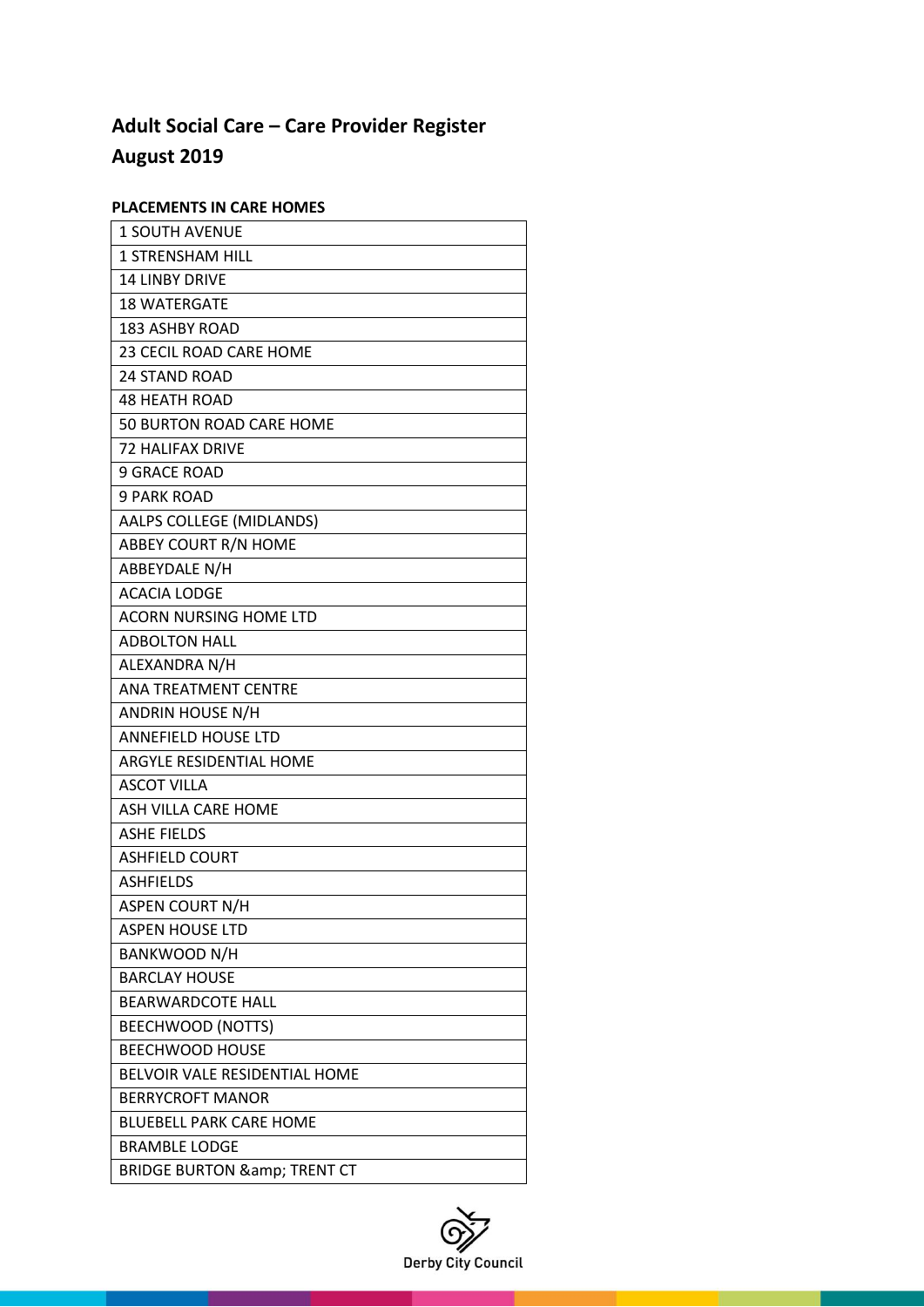| <b>BROOKFIELDS N/H</b>          |
|---------------------------------|
|                                 |
| <b>BROOKSIDE CARE HOME</b>      |
| BROOM COTTAGF                   |
| <b>BROOMHOUSE</b>               |
| <b>BUNKERS HILL CARE HOME</b>   |
| <b>BURLINGTON REST HOME</b>     |
| <b>BUTTERLEY HOUSE</b>          |
| <b>CAMBIAN PINES</b>            |
| <b>CARLTON ROAD CARE HOME</b>   |
| <b>CASTLE PARK N/H</b>          |
| <b>CAXTON LODGE</b>             |
| CEDAR COURT N/H                 |
| <b>CEDAR LODGE</b>              |
| <b>CEDAR TREE CARE HOME</b>     |
| CHARNWOOD HOUSE(NOTTS)          |
| <b>CHERRY TREE LODGE</b>        |
| <b>CHESAPEAKE HOUSE</b>         |
| <b>CHESTNUT VIEW</b>            |
| CHURCH TERRACE N & amp; R HOME  |
| <b>CLOVA HOUSE</b>              |
| <b>DAVID LEWIS CENTRE</b>       |
| <b>DERWENT VIEW</b>             |
| <b>DEVONSHIRE COURT</b>         |
| <b>DOUGLAS COURT</b>            |
| <b>EDENSOR CARE CENTRE</b>      |
| <b>ELMSLEIGH CARE HOME</b>      |
| <b>ELMWOOD HOUSE</b>            |
| <b>ELVASTON LODGE</b>           |
| <b>ETON PARK CARE HOME</b>      |
| <b>FAIRWAYS CARE HOME</b>       |
| <b>FARRIESS COURT</b>           |
| <b>FENNELL COURT</b>            |
| <b>FERNCROSS CARE HOME</b>      |
| <b>FLORENCE NIGHTINGALE N/H</b> |
| <b>FULLWOOD HOUSE</b>           |
| <b>GLENTHORNE HOUSE</b>         |
| <b>GRATIA RESIDENTIAL HOME</b>  |
| <b>GREEN GABLES</b>             |
| <b>GREENWOOD LODGE</b>          |
| <b>GROVE HOUSE</b>              |
| <b>HADDON HOUSE</b>             |
| HAREWOOD PARK N/H               |
| <b>HARTSHOLME HOUSE</b>         |

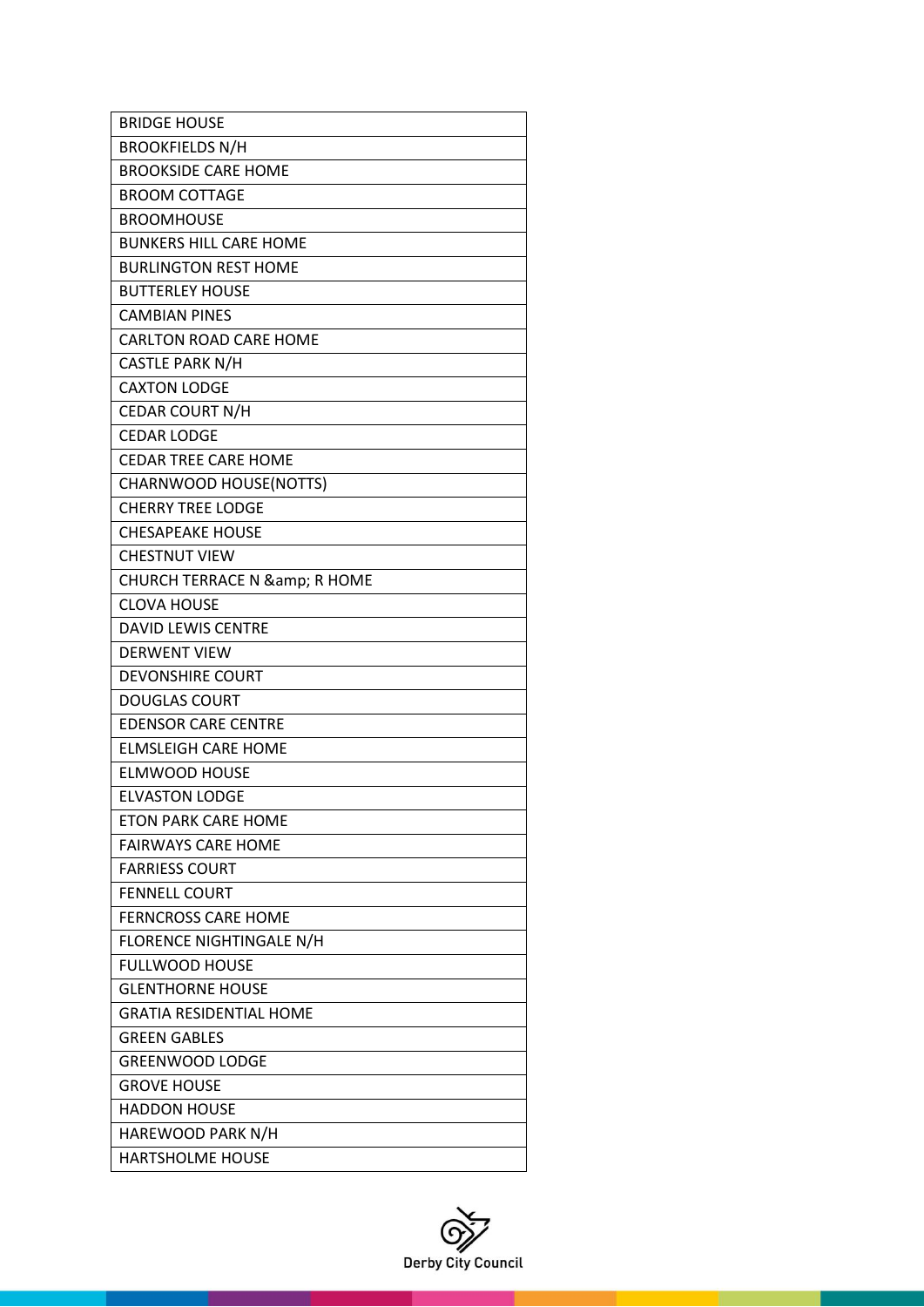| HATFIELD NURSING HOME               |
|-------------------------------------|
| <b>HEATH LODGE RESIDENTIAL HOME</b> |
| <b>HEATHCOTES CARE HOME</b>         |
| <b>HEATHCOTES CARE LTD</b>          |
| <b>HEATHFIELD GARDENS</b>           |
| <b>HEBRON HOUSE</b>                 |
| <b>HELEN LEY CARE CENTRE</b>        |
| <b>HEYHEAD HOUSE</b>                |
| <b>HIGHFIELD HALL</b>               |
| <b>HIGHFIELD HOUSE</b>              |
| <b>HOLBROOK HALL RCH</b>            |
| <b>HOLLY TREE LODGE</b>             |
| <b>HOWSON CARE CENTRE</b>           |
| <b>IVONBROOK</b>                    |
| <b>IVY HOUSE (LITTLEOVER)</b>       |
| <b>JAMES COURT</b>                  |
| <b>JANET FAY HOUSE</b>              |
| <b>JUBILEE LODGE</b>                |
| <b>K LODGE</b>                      |
| <b>KIDSLEY GRANGE</b>               |
| <b>KILBURN CARE CENTRE</b>          |
| <b>KING WILLIAM</b>                 |
| KIRKSTALL COURT CARE HOME           |
| LADYWOOD N/H                        |
| LANDEMERE                           |
| <b>LANDFRMFADS</b>                  |
| <b>LANGDALE HEIGHTS</b>             |
| LAUREL GROVE CARE HOME              |
| <b>LAVENDER LODGE</b>               |
| <b>LEACROFT CARE HOME</b>           |
| LEY COMMUNITY DRUG SERVICES         |
| <b>LINDEN HOUSE</b>                 |
| LITTLEDALE HALL THERAPEUTIC         |
| <b>LIVERSAGE COURT</b>              |
| <b>LONG MEADOW</b>                  |
| LONGFORD COURT (NEATH)              |
| <b>LORETO COTTAGE CARE HOME</b>     |
| <b>LYNCROFT</b>                     |
| MAIDMENT COURT CARE HOME            |
| <b>MANORFIELDS</b>                  |
| <b>MAPLE LEAF HOUSE</b>             |
| <b>MASSON HOUSE</b>                 |
| <b>MIDSHIRES HOUSE</b>              |
| <b>MILFORD HOUSE</b>                |

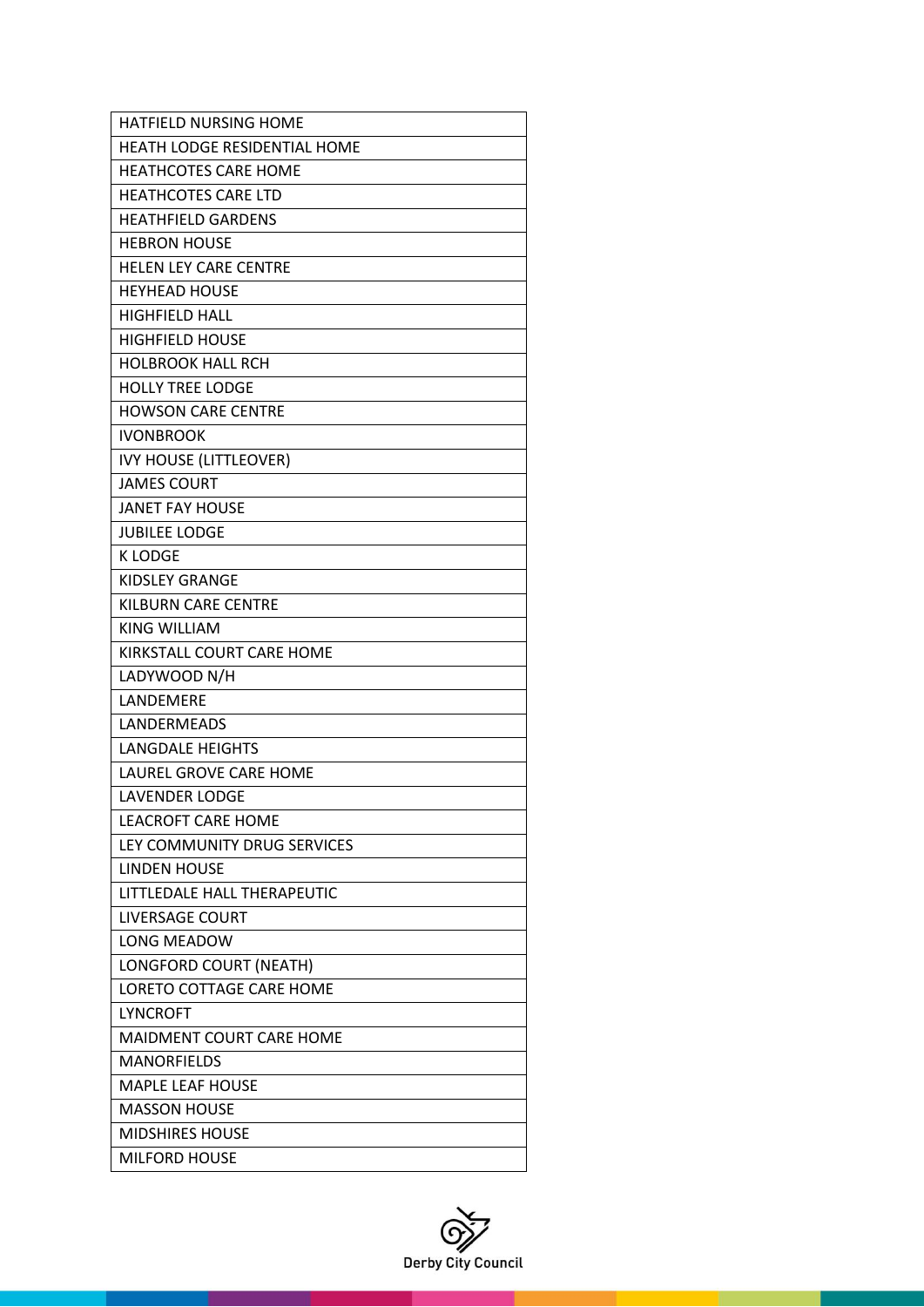| MILLINGTON SPRINGS N/H            |
|-----------------------------------|
| <b>MORTON GRANGE NURSING HOME</b> |
| <b>MULBERRY HOUSE CARE HOME</b>   |
| <b>NETLEY WATERSIDE HOUSE</b>     |
| NEW VICTORIA NURSING HOME         |
| <b>NEWARK PLACE</b>               |
| <b>NEWLANDS HOUSE</b>             |
| <b>NORMANTON LODGE</b>            |
| NORMANTON& VILLAGE VIEW NH        |
| <b>OAKLANDS NURSING HOME</b>      |
| OAKWOOD BUNGALOWS                 |
| <b>OLIVER HOUSE</b>               |
| <b>OSMASTON GRANGE</b>            |
| <b>PATHFINDERS NEUROLOGICAL</b>   |
| <b>PATHWAYS</b>                   |
| PHOENIX HOUSE (SHEFFIELD)         |
| PHOENIX HOUSE (WIRRAL)            |
| PINE HEATH CARE HOME              |
| POOL COTTAGE RESIDENTIAL HOME     |
| PRIORY COURT CARE HOME            |
| RAVENSCROFT CARE HOME             |
| RIDGEWAY NURSING HOME             |
| ROYAL MANOR N/H                   |
| RUTLAND MANOR N/H                 |
| <b>SANDPIPERS</b>                 |
| <b>SHELTON LOCK N/HOME</b>        |
| SHERWOOD FOREST N/H               |
| <b>SHIPLEY HALL</b>               |
| <b>SIGNHEALTH</b>                 |
| SMALLEY HALL N/H                  |
| <b>SMYTHE HOUSE</b>               |
| SOUTHOVER                         |
| <b>SPENCER GROVE</b>              |
| SPRINGWOOD HOUSE                  |
| STANLEY HOUSE N/H                 |
| <b>STANTON HALL</b>               |
| STROUD COURT COMMUNITY TRUST      |
| <b>TAPTON GROVE N/H</b>           |
| <b>TARRAGON GARDENS</b>           |
| THE BADEN POWELL CENTRE           |
| THE CARLTON NURSING HOME          |
| THE CEDARS & LARCHES(ILKESTO      |
| THE CLOSE                         |
| THE COPPICE AND OAKSIDE           |

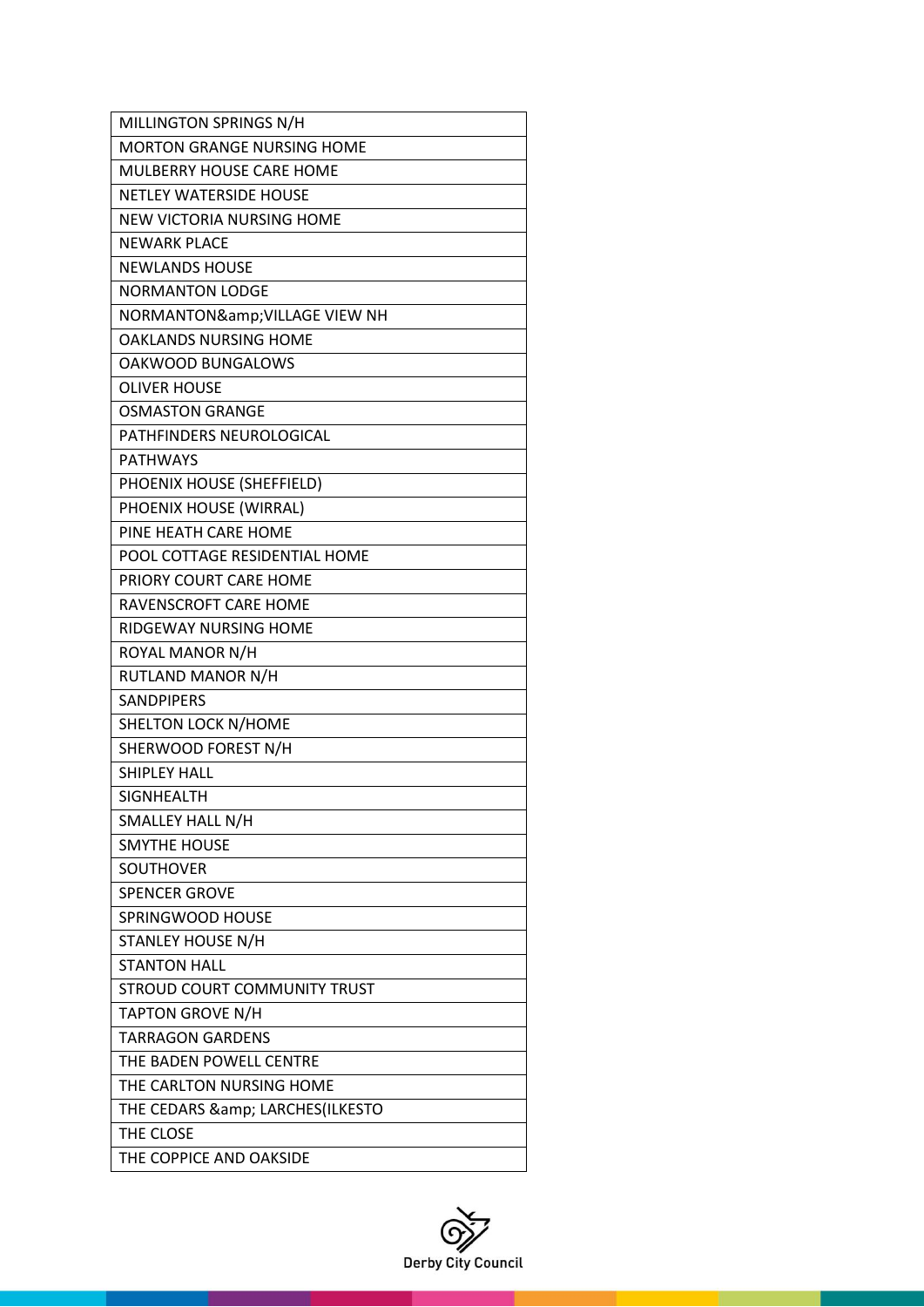| THE CORNER HOUSE                  |
|-----------------------------------|
| THE FIELDS                        |
| THE FIRS (BREASTON) LTD           |
| THE FIRS N/H                      |
| THE GABLES (OAKWOOD)              |
| THE GRANGE CARE HOME              |
| THE HOLLIES                       |
| <b>THE LAURELS</b>                |
| THE MEADOWS CARE HOME             |
| THE NOTTS BRAIN INJ CT-MILLWOO    |
| THE OAKS (MALVERN)                |
| THE OLD LODGE (ETWALL)            |
| THE OLD RECTORY CARE HOME         |
| THE OLD VICARAGE (IRONVILLE)      |
| THE OLD VICARAGE                  |
| THE PARK NURSING HOME             |
| THE POPLARS NH (STAFFORDSHIRE)    |
| THE POPLARS RESIDENTIAL HOME      |
| THE SPINNIES                      |
| THE VILLAS                        |
| THE WHITE DOVES                   |
| THE YEWS                          |
| <b>TREVAYLER</b>                  |
| TYNEFIELD COURT N/H               |
| <b>VALLEY VIEW</b>                |
| <b>VICTORIA CARE HOME</b>         |
| <b>VINEGAR HOUSE</b>              |
| <b>WELBOURNE MANOR</b>            |
| <b>WEST HALLAM CARE HOME</b>      |
| <b>WESTERN HOUSE</b>              |
| WESTERN MOUNT LODGE N/H           |
| WESTSIDE N/H                      |
| <b>WESTWOOD</b>                   |
| <b>WHEATHILLS HOUSE</b>           |
| <b>WHITWELL PARK</b>              |
| <b>WILLOWBROOK NURSING HOME</b>   |
| <b>WILLOWCROFT CARE HOME</b>      |
| <b>WINDSOR PARK NURSING HOME</b>  |
| WOODHALL PARK NURSING HOME        |
| WOODLANDS N/H                     |
| <b>WOODLANDS RESIDENTIAL HOME</b> |
| <b>WOODLEY HOUSE R/H</b>          |
| <b>WYCAR LEYS NURSING HOME</b>    |
| YARNINGDALE HEALTHCARE            |

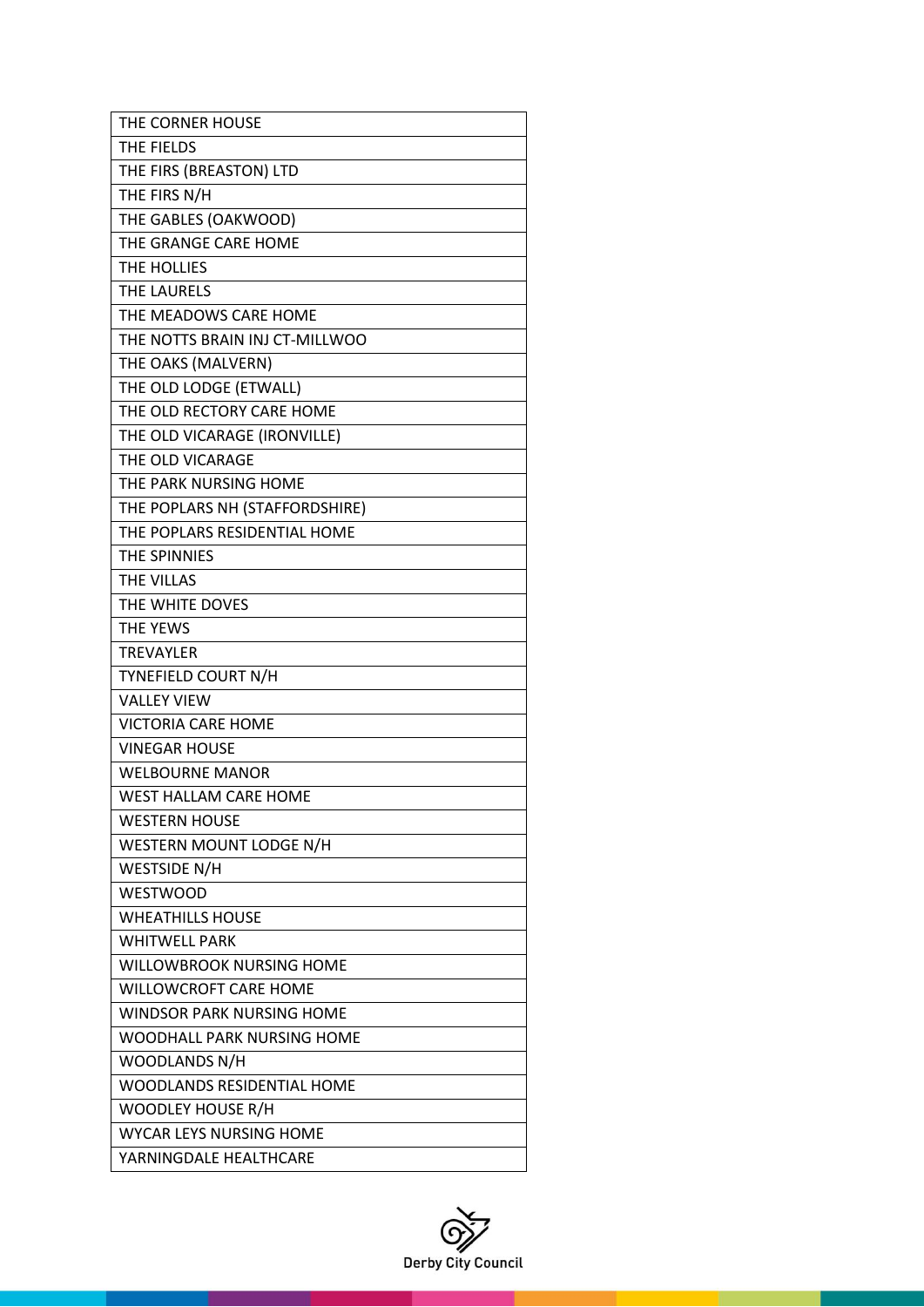| YELDALL MANOR                   |
|---------------------------------|
| 24 ST MARKS COLSE               |
| <b>26 ST MARKS CLOSE</b>        |
| AMBER LODGE NURSING HOME        |
| 1 & 2 BROADSTONE CLOSE          |
| <b>DERBY HEIGHTS</b>            |
| KIWI HOUSE                      |
| <b>MERCY CARE CENTRE</b>        |
| OAKLANDS - CRAEGMOOR            |
| <b>PERTH HOUSE</b>              |
| RYKNELD VIEW (WAS BURTON LODGE) |
| <b>THE LIMES</b>                |
| WHITE DOVES                     |

#### **MENTAL HEALTH PEER SUPPORT AND RECOVERY SERVICE**

RICHMOND FELLOWSHIP

### **CARERS SUPPORT**

DERBYSHIRE CARERS ASSOCIATION

#### **HOUSING FOR PEOPLE WITH CARE AND SUPPORT NEEDS**

INCLUSION HOUSING CIC

FRAMEWORK HOUSING ASSOCIATION

INCLUSION HOUSING CIC

MY SPACE HOUSING SOLUTIONS

WATERLOO HOUSING GROUP

## **SERVICE PROVISION OF HOUSING RELATED SUPPORT EMERGENCY CRISIS INTERVENTIONS AND RECOVERY AND RE-ABLEMENT SERVICES**

#### **BED AND BREAKFAST ACCOMMODATION FRAMEWORK**

| A38 WOODLANDS.COM            |
|------------------------------|
| ASCOT HOTEL                  |
| <b>DERBY GUESTHOUSE</b>      |
| <b>HILLBROOK GUEST HOUSE</b> |
| YFOVIL GUFST HOUSE           |

#### **INTEGRATED ADVOCACY SERVICE**

CITIZENS ADVICE AND LAW CENTRE

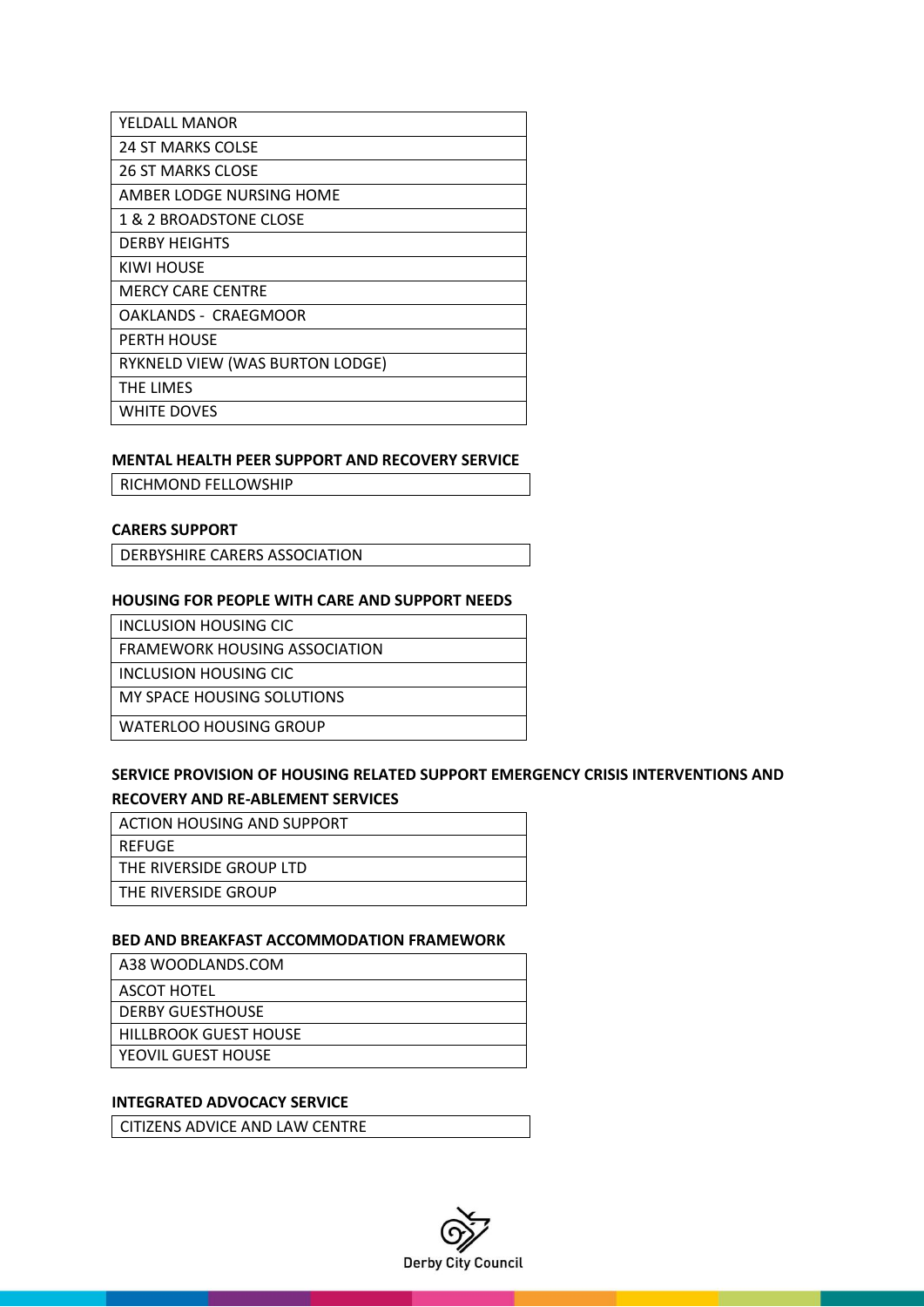#### **ELECTRONIC HOMECARE SCHEDULING SOLUTION**

CARE MONITORING 2000 LTD

## **INTEGRATED COMMUNITY EQUIPMENT SERVICE INCLUDING MINOR ADAPTATIONS WITHIN THE CITY OF DERBY**

MEDEQUIP ASSISTIVE TECHNOLOGY LTD

## **DOMICILIARY CARE**

| ALLIED HEALTHCARE GROUP LTD               |
|-------------------------------------------|
| <b>FOSSE HEALTHCARE</b>                   |
| <b>ICARE GB LTD</b>                       |
| KEY2CARE T/A DERBYSHIRE CARE SERVICES     |
| <b>MEARS CARE</b>                         |
| <b>MEDILINE NURSES AND CARERS LIMITED</b> |
| NATIONWIDE CARE SERVICES LTD              |
| <b>ACTS HEALTHCARE</b>                    |
| <b>BLAY</b>                               |
| <b>CARING LINKS</b>                       |
| <b>CHOICE SUPPORT CARE</b>                |
| <b>EBENEZER</b>                           |
| <b>ELLIE SUNRISE</b>                      |
| <b>FERVID HEALTHCARE</b>                  |
| <b>GILEAD HOLDING</b>                     |
| <b>HOME SUPPORT SERVICES</b>              |
| <b>MELLOW CARE</b>                        |
| <b>SENTRICARE</b>                         |
| <b>MM CARE SERVICES</b>                   |
| <b>WISE HOME CARE</b>                     |

#### **APPROVED MENTAL HEALTH PRACTITIONER SERVICE**

DERBYSHIRE COUNTY COUNCIL

# **DOMICILIARY CARE - PLANNED & UN-PLANNED, EMERGENCY 24/7 SUPPORT, AND CORE CARE & SUPPORT, AT EXTRA CARE SCHEMES IN DERBY**

| HOUSING & CARE 21 (HOUSING PROVIDER AND DOM |
|---------------------------------------------|
| CARE)                                       |
| KEY2CARE T/A DERBYSHIRE CARE SERVICES       |
| SANCTUARY HOUSING (GREENWICH GARDENS)       |
| <b>RETAIL TRUST (CEDAR HOUSE)</b>           |
| DERBY HOMES (PARKLAND VIEW)                 |
|                                             |

## **DAY OPPORTUNITIES FRAMEWORK**

ST JAMES CENTRE

COMMUNITY LINKS